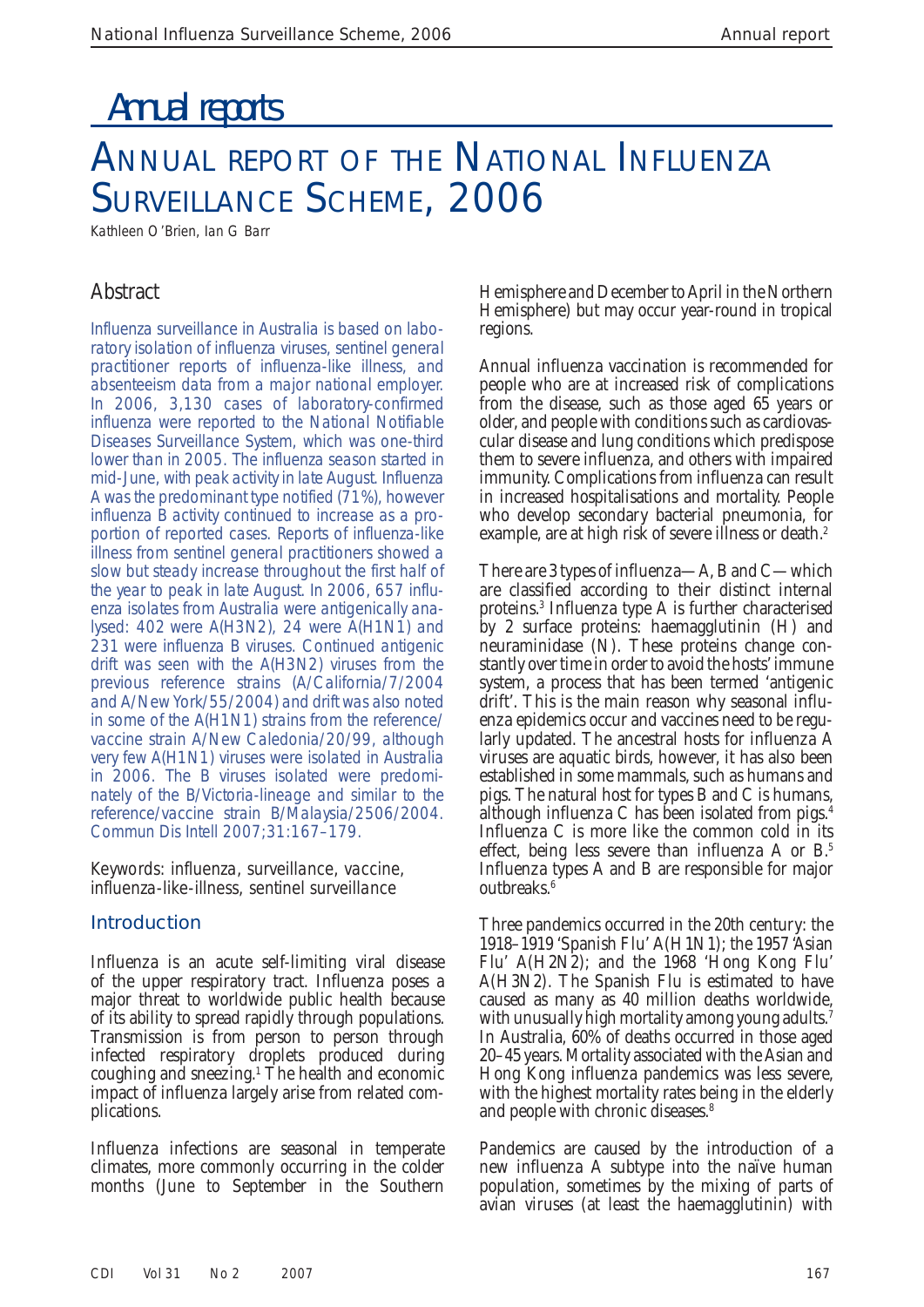human or swine influenza viruses, a process termed 'antigenic shift'. Currently, there is concern that the avian A(H5N1) virus that has infected and killed millions of poultry in many countries will undergo such changes or naturally mutate to make it easily transmissible in humans and hence trigger a pandemic. While a complete understanding of this process is still lacking, it now appears that there are multiple changes that would be required to achieve this outcome. For example, scientists have experimentally added several human influenza genes from a recent A(H3N2) virus into to a current avian A(H5N1) virus and this reassorted virus was not more transmissible in mammalian animal models than the original avian  $A(H5N1)$  virus.<sup>9</sup>

An effective national surveillance system is essential for the control of seasonal epidemics and preparedness for potential pandemics, particularly as the timing and severity of a future pandemic cannot be predicted. Virological and epidemiological monitoring are important components of influenza surveillance.

The main objectives of influenza surveillance are:

- early detection of epidemics to enable the implementation of public health measures such as the vaccination of high risk groups, outbreak control campaigns and provision of clinical services; •
- characterisation of the nature of the epidemic and evaluation of it's impact and associated public health measures; and •
- isolation and antigenic characterisation of circulating influenza viruses to assist in the formulation of the following season's vaccine and to provide new vaccine strains. •

Fortnightly influenza surveillance data were published throughout the 2006 season on the Communicable Diseases Australia website (http:// www.health.gov.au/cda). This report is a summary of Australian surveillance information gathered throughout 2006, and includes a summary of international influenza activity.

# **Surveillance methods**

Influenza surveillance in Australia is based on the following data sources:

- notifications of laboratory-confirmed influenza required by legislation in most states and territories, and reported to the National Notifiable Diseases Surveillance System (NNDSS); •
- laboratory diagnosis including virus isolation and serology by laboratories participating in the Laboratory Virology and Serology Reporting Scheme (LabVISE); •
- subtype and strain data of circulating influenza viruses provided by the World Health Organization (WHO) Collaborating Centre for Reference and Research on Influenza; •
- consultation rates for influenza-like illness diagnosed by sentinel general practitioners;
- absenteeism data of workers from a national employer; and •
- hospitalisations and mortality data.

#### **National Notifiable Diseases Surveillance System**

In all jurisdictions except South Australia, laboratory-confirmed influenza is a notifiable disease under state and territory legislation. Although influenza is not a notifiable condition in South Australia, laboratory reports are collected and sent to NNDSS. In this report, data are analysed by the date of onset, but when this was not available the earliest date from specimen collection date and notification date was used.

# **Laboratory surveillance**

LabVISE is a national scheme of sentinel laboratories that reports influenza diagnoses throughout the year. In 2006, 11 laboratories from all jurisdictions except the Australian Capital Territory and the Northern Territory contributed to the scheme. Data were reported to LabVISE monthly and analysed by specimen collection date.

## **Sentinel general practitioner surveillance**

Sentinel general practitioner surveillance schemes for influenza monitor the consultation rates for influenza-like illness (ILI). Sentinel surveillance schemes in Australia include: the Australian Sentinel Practice Research Network (ASPREN), which collects data at a national level as well as reporting for South Australia; the Queensland Influenza-like Illness Sentinel Surveillance in General Practice Program; the Victorian Influenza Surveillance Scheme; Western Australian sentinel general practices; and the Northern Territory Tropical Influenza Surveillance Scheme. ASPREN and the Northern Territory Tropical Influenza Surveillance Scheme report ILI rates throughout the year, while the other sentinel surveillance schemes report from May to October each year.

The national case definition of ILI is: presentation with fever, cough and fatigue. All sentinel surveillance schemes used the national case definition for ILI in 2006.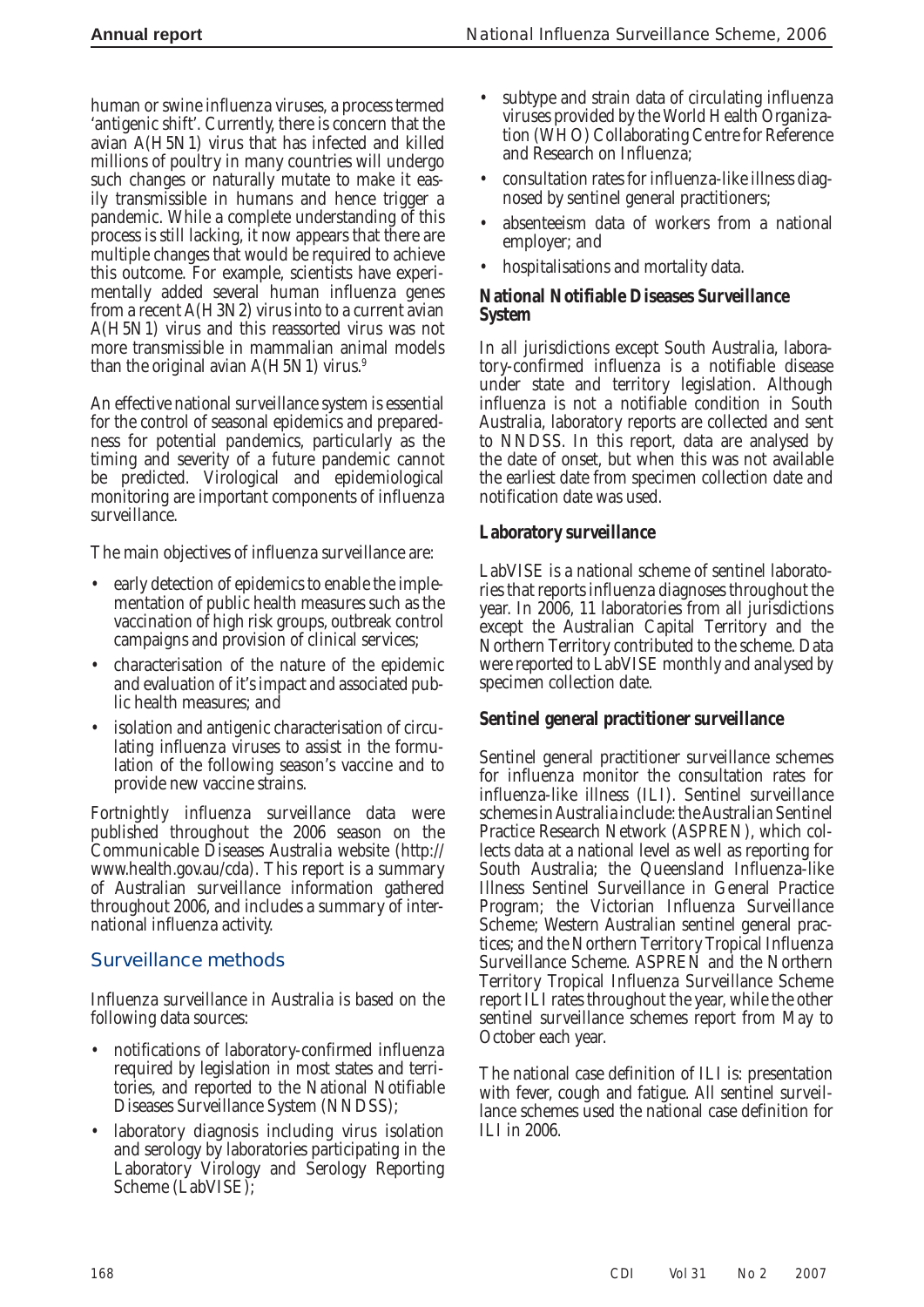#### **Absenteeism surveillance**

Australia Post, a major nationwide employer, provided sick leave absenteeism data collected weekly throughout 2006. Absenteeism, defined as an absence due to illness for more than 3 consecutive days, was presented as a rate per 100 employees per week, on an average of 32,798 employees per week. It is important to note that this measures absenteeism from all illness, not just influenza.

#### **WHO Collaborating Centre for Reference and Research on Influenza**

The WHO Collaborating Centres for Reference and Research on Influenza located in Australia, Japan, the United Kingdom and United States of America, are responsible for analysing influenza viruses collected through an international surveillance network involving 117 national laboratories in 88 countries. The Melbourne Centre analyses viruses received from Australia and from laboratories throughout Oceania, the Asian region and beyond. All virus isolates are analysed antigenically and a geographically and temporally representative number of viruses, together with any strains demonstrating uncharacteristic reactions during antigenic characterisation, are further analysed by genetic sequencing of the viral haemagglutinin gene and the neuraminidase gene. Together with serological and epidemiological data, this forms the basis from which WHO makes recommendations in February (for the Northern Hemisphere) and in September (for the Southern Hemisphere) for the vaccine formulation to be used in the following winter.

WHO vaccine formulation recommendations are made in the context of strains that are antigenically 'like' laboratory reference strains that are named according to a standard nomenclature for influenza viruses. For human isolates, this nomenclature is based on type, the place of isolation, sequential number and year of isolation, and for influenza A, the subtype of the H and N may also be included in brackets after the designation. An example of a human isolate is A/Sydney/5/97(H3N2), an influenza A(H3N2) virus that was the 5th sequential influenza A isolated in Sydney for the year in 1997. The WHO recommendations (available from: http://www. who.int/csr/disease/influenza/vaccinerecommendations/en/index.html) are then translated into actual virus strains acceptable to regulatory authorities and vaccine manufacturers by national and regional committees (such as the Australian Influenza Vaccine Committee, available from http://www.tga.gov.au/ committee/aivc2007.htm)

## **Hospitalisations data**

Data on hospital separations are available from the Australian Institute of Health and Welfare. These

data are coded using the *International Statistical Classification of Diseases and Related Health Problems, 10th revision, Australian modification* (ICD-10-AM).

In this report, hospital separations for 2004–05 with a principal diagnosis of influenza due to identified influenza viruses (ICD-10-AM J10) and influenza where the virus was not identified (ICD-10-AM J11) are presented.

## **Mortality data**

Mortality data are compiled by the Australian Bureau of Statistics from information provided by the state and territory Registrars of Births, Deaths and Marriages, and are coded using the tenth revision of the *International Classification of Diseases and Related Health Problems* (ICD-10). In this report, deaths for 2005 with an underlying cause of influenza and pneumonia (ICD-10 J10–J18) are presented.

#### **Adult Vaccination Survey**

The 2006 Adult Vaccination Survey was conducted in October 2006 and surveyed 8,022 Australians aged 18 years or over. The survey, which is the sixth national survey in its series, was conducted using computer-assisted telephone interview methodology. The survey included questions about influenza vaccination.

#### **Results**

#### **National Notifiable Diseases Surveillance System**

There were 3,130 notifications of laboratory-confirmed influenza reported to the National Notifiable Diseases Surveillance System in 2006, which is approximately two-thirds the number of cases reported in 2005 (Table 1). This equates to a rate of 15.2 notifications per 100,000 population.

Rates of laboratory-confirmed influenza in 2006 ranged from 5.7 notifications per 100,000 population in South Australia to 40.1 notifications per 100,000 population in Queensland.

The majority of influenza cases in 2006 were type A (71%) (Figure 1). One-quarter (25%) were type B and just over 1% of cases were notified as testing positive for both types A and B.

Notifications of laboratory-confirmed influenza started to increase in late May (week 21) and peaked in late August (week 34) (Figure 2). The influenza season started at a similar time in 2005, however the number of cases increased more rapidly than in 2006 and notifications peaked about 2 weeks earlier.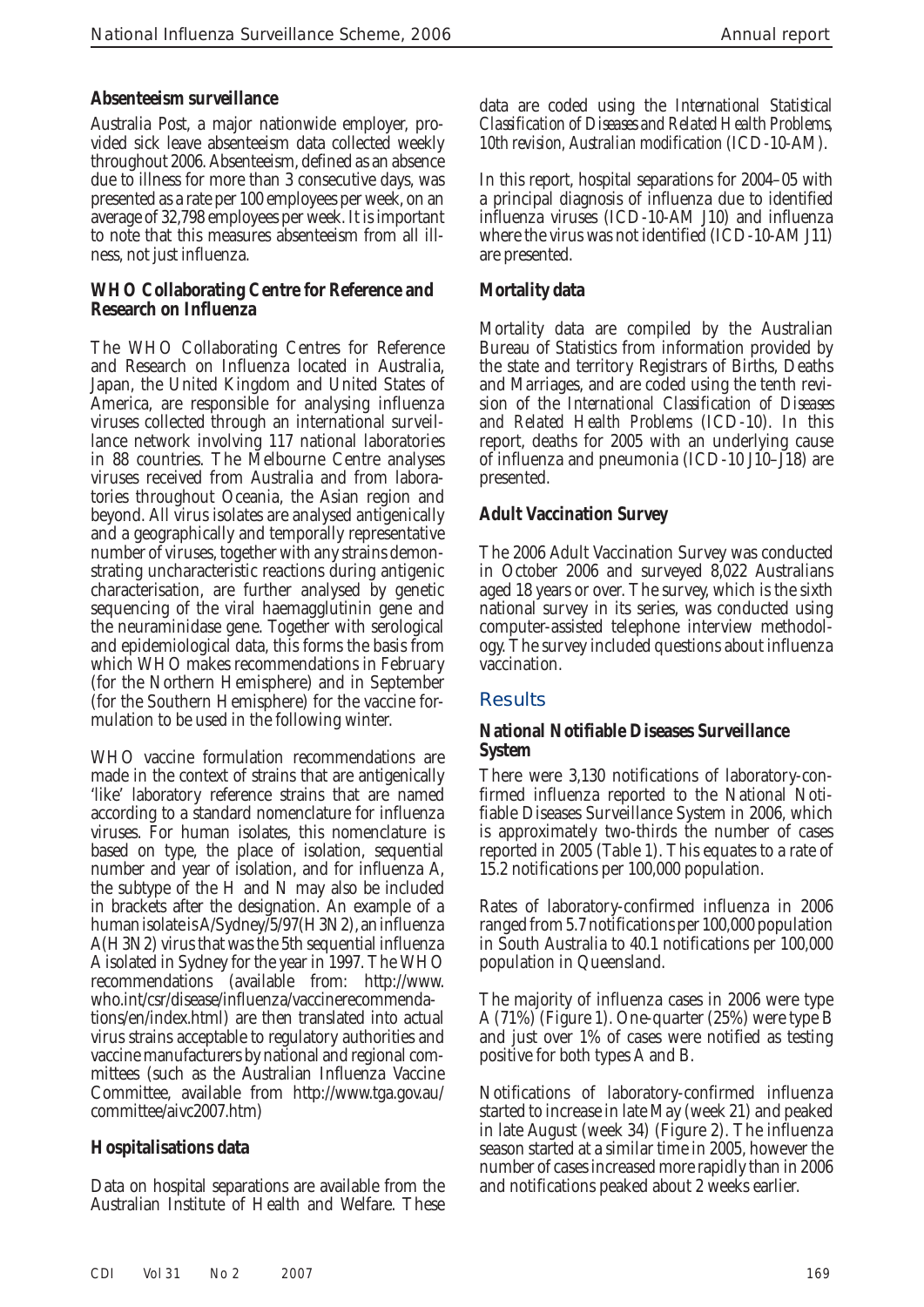| Year |               | Number of     |             |                |               |
|------|---------------|---------------|-------------|----------------|---------------|
|      | <b>Type A</b> | <b>Type B</b> | Types A & B | <b>Unknown</b> | notifications |
| 2006 | 70.8          | 25.6          | 1.3         | 2.2            | 3.130         |
| 2005 | 73.2          | 22.7          | 1.4         | 2.6            | 4.564         |
| 2004 | 75.8          | 19.6          | 1.2         | 3.4            | 2,133         |

## **Table 1. Notifications of laboratory-confirmed influenza, Australia, 2004 to 2006, by type**

Source: National Notifiable Diseases Surveillance System

## **Figure 1. Notifications of laboratory-confirmed influenza, Australia, 2004 to 2006, by type and week of onset**



#### **Figure 2. Notifications of laboratoryconfirmed influenza, Australia, 2005 and 2006, by week of onset**



Influenza notification rates for selected jurisdictions are shown in Figure 3. Most jurisdictions showed peaks in notification rates around August. Peak rates in Queensland in August were substantially higher than in other jurisdictions (174 notifications per 100,000 population in Queensland, annualised compared to 60 for all of Australia).

There was an unseasonal peak in influenza notifications in November in the Australian Capital Territory. Between 11 October and 6 December, 77 people (55 of 132 residents and 22 of 173 staff) in an aged care facility reported symptoms of influenza-like illness. Of these, 19 people (18 residents and 1 staff) were found to have laboratory-confirmed Influenza A infection.<sup>10,11</sup> Eight of these had been vaccinated with the 2006 influenza vaccine prior to the outbreak. Ten deaths of residents aged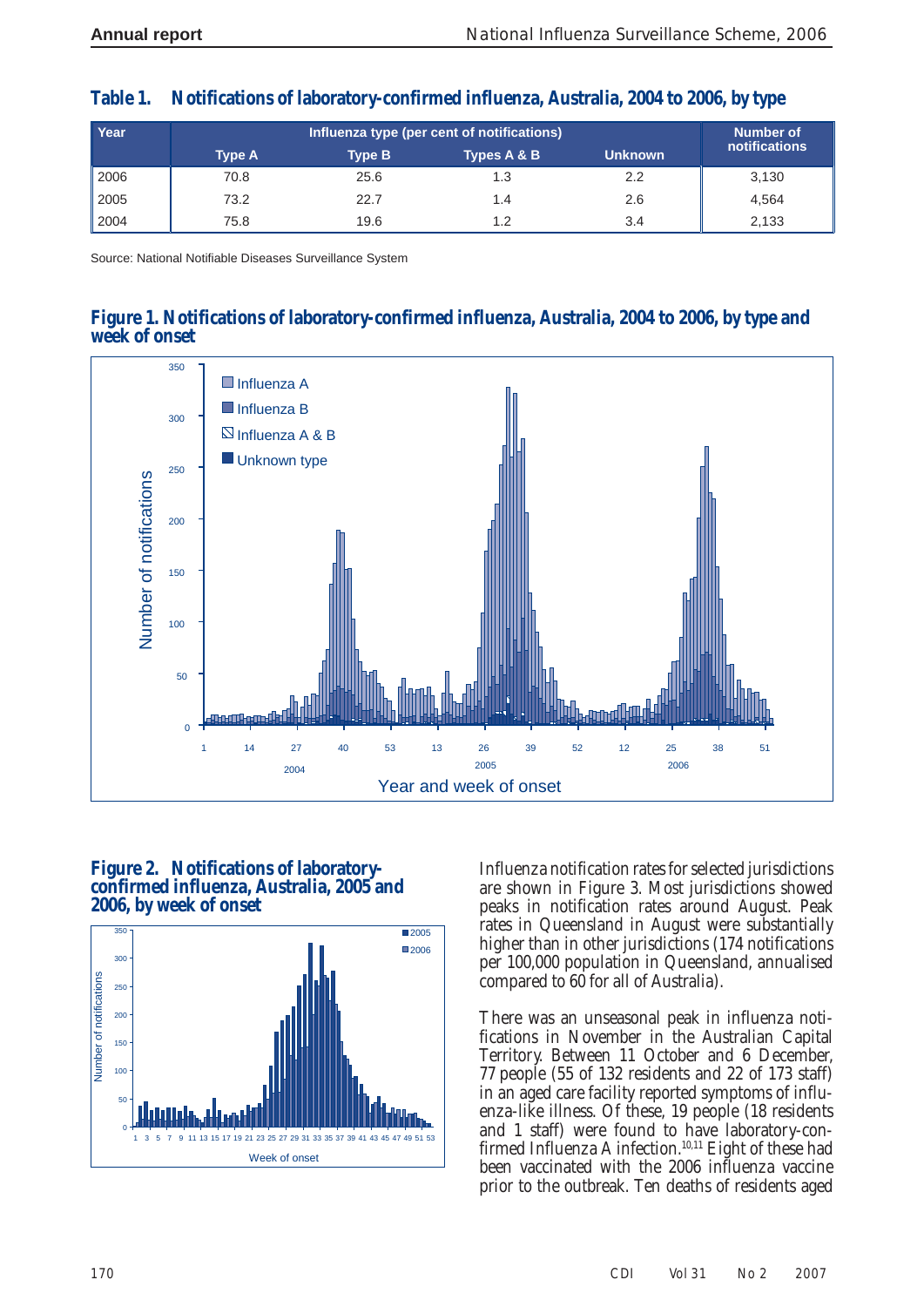#### **Figure 3. Notification rates of laboratoryconfirmed influenza, Australia, the Australian Capital Territory and Queensland, 2006, by month of onset**



75–100 years were associated with the outbreak. Two of the residents who died had been fully vaccinated with the 2006 influenza vaccine.

Age-specific notification rates for laboratoryconfirmed influenza reported to the NNDSS are shown in Figure 4. The highest notification rates were seen in those aged 0–4 years, with rates being around three times higher than for other age groups (51 cases per 100,000 population compared to an all-ages rate of 15 cases per 100,000 population). Figure 4 (insert) shows single-year age-specific rates for the 0–4 years age group. Within this group, rates showed a strong decline with increasing age; the notification rate for infants aged less than one year was 99 cases per 100,000 population, and in children aged 4 years was 21 cases per 100,000 population.

People aged 65 years and over are the target for influenza vaccination as they are at an increased risk of complications from influenza. Notification

#### **Figure 4. Notification rates of laboratoryconfirmed influenza, NNDSS, Australia, 2006, by age and sex**



rates for people in this age group were 17 cases per 100,000 population for males and 16 cases per 100,000 population for females.

Notification rates were higher in males than females aged under 15 years, but higher for females aged 20–64 years. In infants aged less than one year, rates were higher for boys than for girls (108 cases per 100,000 population compared to 90 cases per 100,000 population).

# **Laboratory surveillance**

A total of 510 laboratory diagnoses of influenza were reported by the 11 laboratories participating in LabVISE in 2006, around half the number reported in 2005 (967 diagnoses) (Figure 5). Two-thirds (66%) of influenza isolates in 2006 were type A, with the remaining isolates being type B. The number of influenza reports to LabVISE started increasing in late May, peaked in mid-July (week 29), and declined around September. LabVISE influenza reports peaked around the same time in 2005 and 2006, however started decreasing earlier in 2006.

#### **Figure 5. Laboratory reports of influenza and common cold virus reports and notifications of laboratory-confirmed influenza reported to NNDSS, 2004 to 2006**



Note: LabVISE reports are by week of specimen collection, and NNDSS reports are by week of onset.

Reports of common cold virus isolates (defined as respiratory syncytial virus, parainfluenza viruses and rhinoviruses) were also collected by LabVISE. In 2006, 2,322 reports of the common cold were reported to LabVISE, similar to the number reported in 2005 (2,511) (Figure 5). The number of common cold reports started increasing in early May, and peaked in mid-July (week 28), and declined around October (week 42). More than three-quarters (78%) of the common cold virus reports in 2006 were due to respiratory syncytial virus. Common cold reports peaked at similar times in 2005 and 2006, although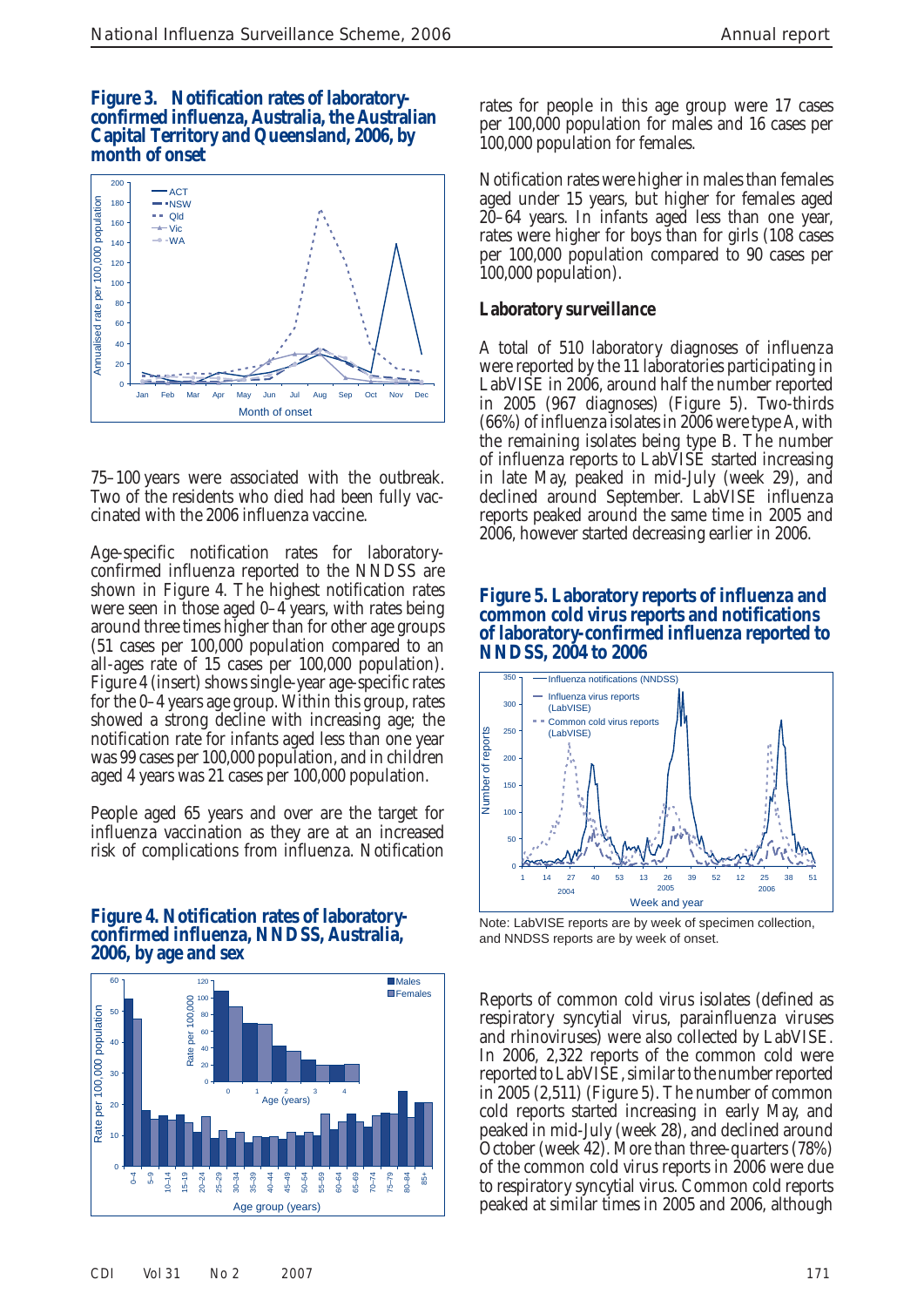in 2005 reports started increasing earlier in the season and in 2006 the peak was double the number of reports for 2005.

#### **Sentinel general practice surveillance**

#### *Australian Sentinel Practice Research Network*

The ASPREN is a network of general practices that collect data on influenza-like illness. Sentinel practices contributing to ASPREN are located in all jurisdictions other than the Northern Territory. In 2006, an average of 27 general practices reported ILI cases to ASPREN at an average of 2,654 consultations per week (Table 2). The average number of participating practices and consultations has decreased since 2003.

In 2006, ILI reports to ASPREN started increasing in week 24, with peaks in weeks 25 (29.2 cases per 1,000 consultations, mid-June) and 35 (32.4 cases per 1,000 consultations, late August). In 2005, ILI reports peaked in early August (42.4 cases per 1,000 consultations) (Figure 6a).

#### *State and territory general practice influenza surveillance programs*

The Northern Territory collected information on ILI through the Tropical Influenza Surveillance System. Reports were received from 8 sentinel general practitioners (GPs) per week on average (range 1–12) with an average of 480 consultations per week (range 8–836). Reports of ILI peaked in early July (36 ILI cases per 1,000 consultations) with smaller peaks in mid-August (25 cases per 1,000), mid-September (29 cases per 1,000) and a late peak in late November/early December (26 cases per 1,000 consultations in week 49) (Figure 6b). The Northern Territory showed a different pattern to other jurisdictions due to it's tropical climate (cases are spread throughout the year).

Queensland reported information on consultations for ILI over the period June to October. Reports were received from 22 sentinel GPs per week on average (range 9–28) with an average of 2,797 consultations per week (range 1,218–3,638). A preliminary peak

in ILI cases was seen in weeks 22 and 23 (17 ILI cases per 1,000 consultations) followed by a larger peak in week 34 (20 cases per 1,000) (Figure 6c).

South Australian ILI surveillance data are collected through ASPREN and were reported throughout 2006. On average, from late May to mid-October, 828 patients were seen by 8 doctors weekly, with 10 ILI cases being reported. Reporting of ILI cases started increasing in mid-May—with a spike in reports in mid-June—and started decreasing from mid-July (Figure 6d).

Victorian ILI surveillance data were reported by the Victorian Infectious Diseases Reference Laboratory for May to September 2006. On average, 23 general practices (range 19–25) reported 5,898 consultations per week (range 5,039–6,568). Consultations for ILI increased steadily from week 18 (1.8 ILI patients per 1,000 consultations) to an initial peak in early July (week 27, 9.1 ILI patients per 1,000) with a second peak in late August (week 33, 9.8 cases per 1,000) (Figure 6e).

Western Australian ILI surveillance data were reported by PathWest Laboratory Medicine WA for May to October 2006. On average, 11 practices (range 7–14) reported 54 ILI cases per week (range 14–121). Consultations for ILI increased steadily from initial reporting in early May (week 19) to peak in mid-July (week 29) with 82.1 ILI patients per 1,000 consultations (Figure 6f).

Table 3 summarises a comparison of rises and peaks in influenza reporting for the main data sources included in this report.

## *Absenteeism surveillance*

Absenteeism surveillance is a non-specific index of influenza activity. In 2006, national absenteeism rates started increasing in early May (week 18) and peaked in early August (week 32) at 1.2% (Figure 7). This compares to an average absenteeism rate of 0.8% of employees per week during the reporting period (an average of 254 employees per week). Absenteeism rates declined again from early September (week 36), however remained relatively high until mid-December.

#### **Table 2. General practices reporting influenza-like illness to the Australian Sentinel Practice Research Network, 2003 to 2006**

|      | <b>Reporting practices</b> |                | <b>Consultations</b> |                |  |
|------|----------------------------|----------------|----------------------|----------------|--|
| Year | Average per week           | Range per week | Average per week     | Range per week |  |
| 2006 | 27                         | $11 - 39$      | 2,654                | 934-3.999      |  |
| 2005 | 29                         | $15 - 36$      | 2,996                | 1,081-3,398    |  |
| 2004 | 31                         | $11 - 42$      | 3.321                | 1.224-4.219    |  |
| 2003 | 48                         | $32 - 62$      | 4,910                | 2,138-6,587    |  |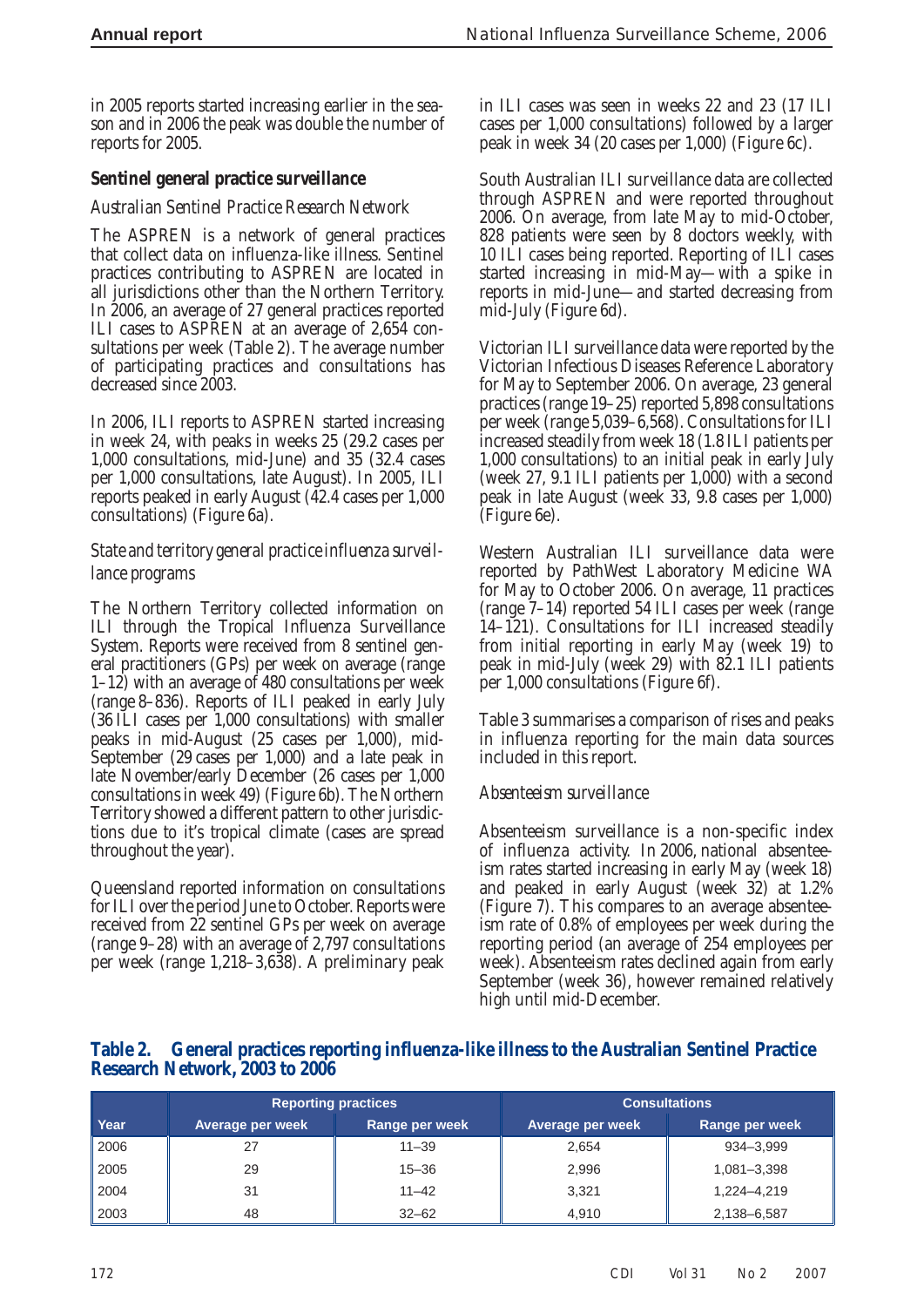

#### **Figure 6. Consultation rates for influenza-like illness, 2005 and 2006, by sentinel surveillance scheme and week of report**

# **Table 3. Comparison of rises and peaks in influenza reporting, Australia, 2006**

| <b>Surveillance system</b>      | <b>Illness</b>                               | Week of first rise | Week(s) of<br>peak(s) |
|---------------------------------|----------------------------------------------|--------------------|-----------------------|
| <b>NNDSS</b>                    | Laboratory-confirmed influenza notifications | 24                 | 34                    |
| LabVISE                         | Influenza reports                            | 23                 | 29                    |
|                                 | All common cold virus reports                | 24                 | 28                    |
| <b>ASPREN</b>                   | Influenza-like illness reports               | $24*$              | 25 & 35               |
| Australia Post absenteeism data | Absenteeism rates                            | $18*$              | 32                    |

ASPREN ILI cases and Australia Post absenteeism rates show reasonably steady increases throughout the first few months of the year.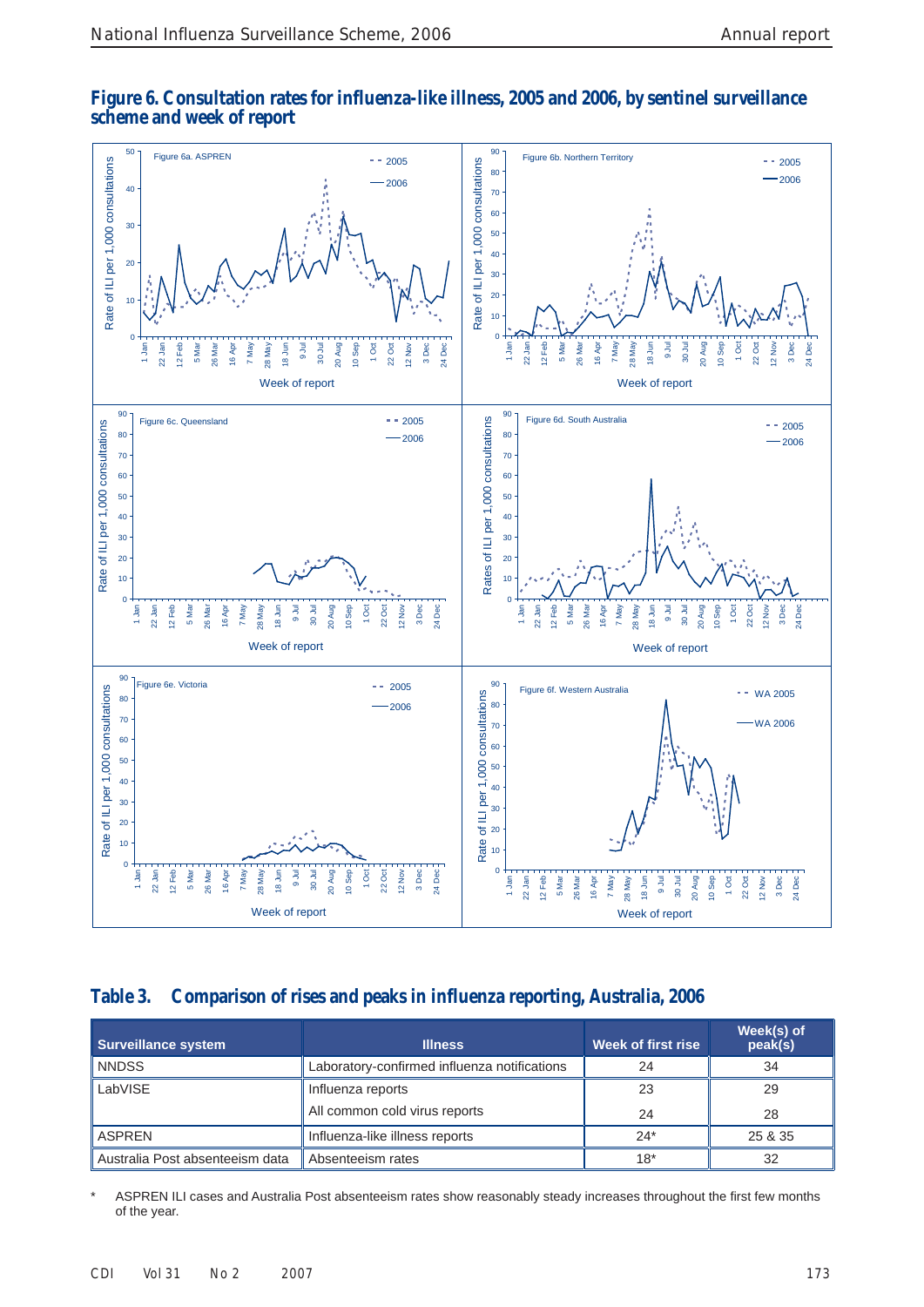A comparison of absenteeism rates and laboratory-confirmed influenza notified to the NNDSS show that while absenteeism rates were high when notifications peaked, absenteeism rates increased several weeks before notifications started increasing (Figure 7).





## **Adult Vaccination Survey**

Results from the 2006 Adult Vaccination Survey will be published in the forthcoming report *2006 Adult Vaccination Survey: summary results*. 12 The target population for influenza vaccination is Australians aged 65 years or over. An estimated 77.5% of people in the target group were vaccinated against influenza in 2006. Coverage was slightly lower in 2006 than in 2004 (when it was 79.1%), however the difference was not statistically significant. The highest vaccination coverage was seen in South Australia (83.9%) and the lowest in the Northern Territory (63.3%). Vaccination rates were higher for women than for men (79.2% compared with 75.4%).

## **Hospitalisation and mortality data**

There were a total of 1,378 hospital separations with a principal diagnosis of influenza in 2004–05 (the most recent national hospitalisations data); just over one-third (535 separations) were attributed to 'influenza due to identified influenza virus' (ICD-10-AM J10) and two-thirds (843 separations) to 'influenza, virus not identified' (ICD-10-AM J11).<sup>13</sup> Nearly one in 5 hospital separations (19%, 260 separations) for influenza were for people aged 65 years or over, including 50 separations for people aged 85 years or over. Females accounted for slightly more hospital separations than males (706 for females compared to 672 for males).

The most recent data on causes of death in Australia are for 2005. Influenza and pneumonia (ICD-10 codes J10–J18) were recorded as the underlying cause of death for 3,034 persons in 2005 (2.3% of all deaths).14 More females than males died of influenza or pneumonia (1,703 females compared to 1,331 males); however the standardised death rate for males was higher than for females (15.8 versus 12.0). In 2004, 56% of influenza and pneumonia deaths were among people aged 85 years or over (whereas 31% of all deaths occurred among people in this age group). $15$ 

#### **WHO Collaborating Centre for Reference and Research on Influenza**

The WHO Collaborating Centre for Reference and Research on Influenza received 657 isolates or clinical specimens from Australian laboratories in 2006 that yielded viable influenza viruses. This was the second lowest number of isolates received over the last 10 years (the lowest being in 2001). All of the 2006 viruses were analysed antigenically using the haemagglutination inhibition assay which identified  $40\overline{2}$  (61.2%) as A(H3N2) strains, 24 (3.6%) as A(H1N1) strains and 231 (35.2%) as influenza B strains. The 2006 Australian A(H3) viruses were mostly antigenically similar to the 2006 vaccine strain A/New York/55/2004 but a proportion of viruses had a reactivity pattern closer to A/Wisconsin/67/2005 like viruses and a significant proportion of viruses did not match either of these patterns (Table 4).

Consistent with the antigenic drift in the A(H3) isolates seen with ferret antisera, serological studies conducted with pre– and post-vaccination human sera from recipients of the 2006 vaccine containing the A/New York/55/2004 strain, showed a reduction in antibody titres to some 2006 A(H3) isolates. Antigenic analysis of the few Australian A(H1) strains that were isolated, showed that there was drift away from the 2006 vaccine strain A/New Caledonia/20/99, which was more pronounced than in recent years. Of the 231 influenza B viruses analysed, 93.5% were antigenically related to the 2006 vaccine strain B/Malaysia/2506/2004 (B/Victoria/2/87-lineage viruses) while the remaining 6.5% were closely related to B/Florida/7/2004 (B/Yamagata/16/88-lineage viruses), indicating a good match of the vaccine strain with the circulating B viruses.

Sequence analysis of the variable (HA1) region of the haemagglutinin gene was undertaken for 98 Australian 2006 strains [11 A(H1), 49A(H3) and 38 B] and for the neuraminidase gene, 46 Australian 2006 strains  $(7 H1, 25 H3, 14 B)$  were sequenced. The phylogenetic analysis of the 2006 A(H3) virus sequences (Figure 8) showed that most Australian viruses fell into one of 2 subgroups based on the HA1 domain of the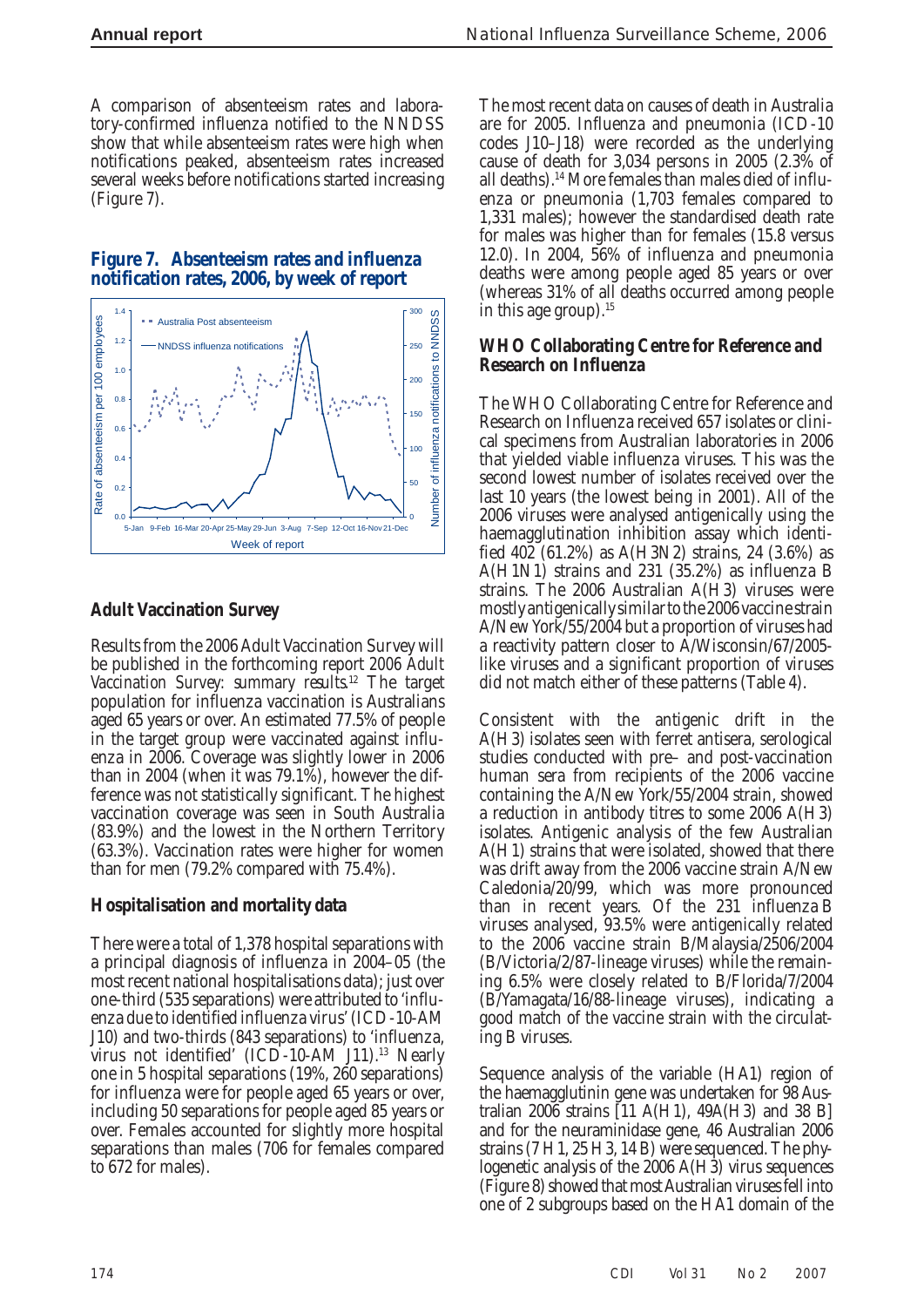| <b>Virus antigen</b>     |                     | <b>Ferret antiserum</b>                       |                    |
|--------------------------|---------------------|-----------------------------------------------|--------------------|
|                          |                     | Reciprocal haemagglutination-inhibition titre |                    |
|                          | <b>A/Wellington</b> | <b>A/California</b>                           | <b>A/Wisconsin</b> |
| A/Wellington/1/2004      | 640                 | 640                                           | 320                |
| A/California/7/2004*     | 320                 | 640                                           | 320                |
| A/Wisconsin/67/2005      | 320                 | 320                                           | 1,280              |
| A/Brisbane/69/2006       | 320                 | 640                                           | 1,280              |
| A/Perth/30/2006          | 160                 | 320                                           | 1,280              |
| A/Auckland/119/2006      | 80                  | 160                                           | 320                |
| A/Sydney/17/2006         | 40                  | 320                                           | 160                |
| A/Victoria/178/2006      | 160                 | 160                                           | 80                 |
| A/South Australia/4/2006 | 80                  | 80                                            | 40                 |

# Antigenic comparisons of influenza A(H3) viruses by the haemagglutination**inhibition test**

An A/California/7/2004-like strain (A/New York/55/2004) was the H3 strain used in the 2006 Australian influenza vaccine.

# **Figure 8. Evolutionary relationships between influenza A(H3) haemagglutinins (HA1 region)**

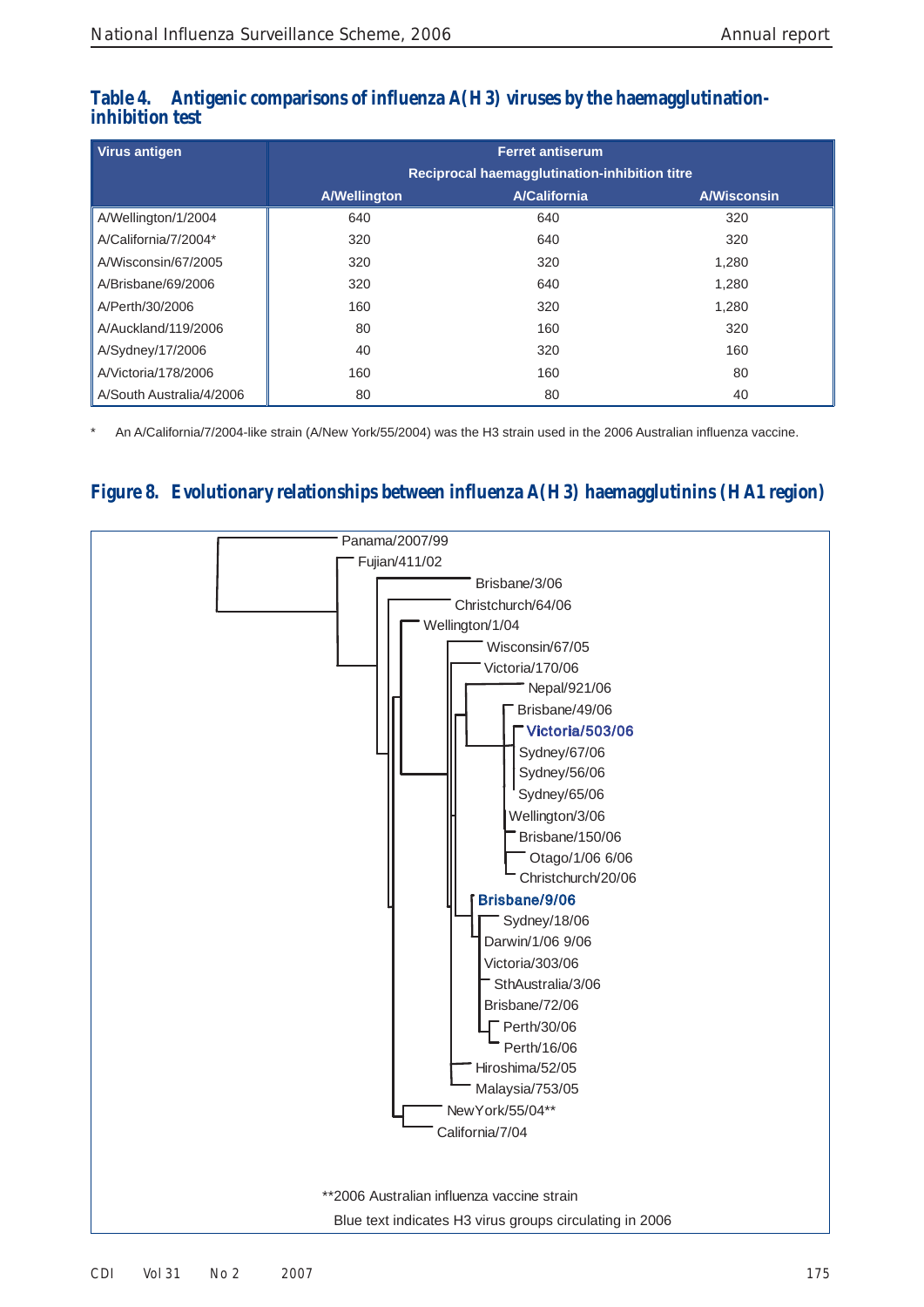haemagglutinin gene. Both of these subgroups were closely related to the A/Wisconsin/67/2005 reference virus with one group similar to A/Victoria/503/2006 and the other group similar to A/Brisbane/9/2006. Viruses from the same cities and states fell into one of these 2 subgroups showing that both variants were co-circulating in Australia in 2006. The phylogenetic relationships of viruses A/Sydney/56/2006 and A/Sydney/65/2006 (a Canberra isolate) from influenza outbreaks in New South Wales and the Australian Capital Territory (Figure 8) showed that these were similar to other locally circulating A(H3) viruses.

Genetically, most of the A(H1) 2006 Australian viruses fell into 2 subgroups that were distinguishable from A/New Caledonia/20/99, one containing A/Perth/7/2006 (falling into the A/Malaysia/100/2006 group) and the another represented by the A/Victoria/500/2006 subgroup  $(Figure 9)$ . The Australian 2006 influenza B isolates grouped into their respective lineages either the B/Victoria or B/Yamagata lineages with the B/Victoria-lineage, showing little change from the reference/vaccine strain B/Malaysia/2506/2004 (Figure 10).

#### **International trends in influenza**

In 2006, global influenza activity was generally low compared to previous years. Influenza was detected in most countries although the number of influenza isolates obtained was markedly reduced compared

# **Figure 9. Evolutionary relationships between influenza A(H1) haemagglutinins (HA1 region)**

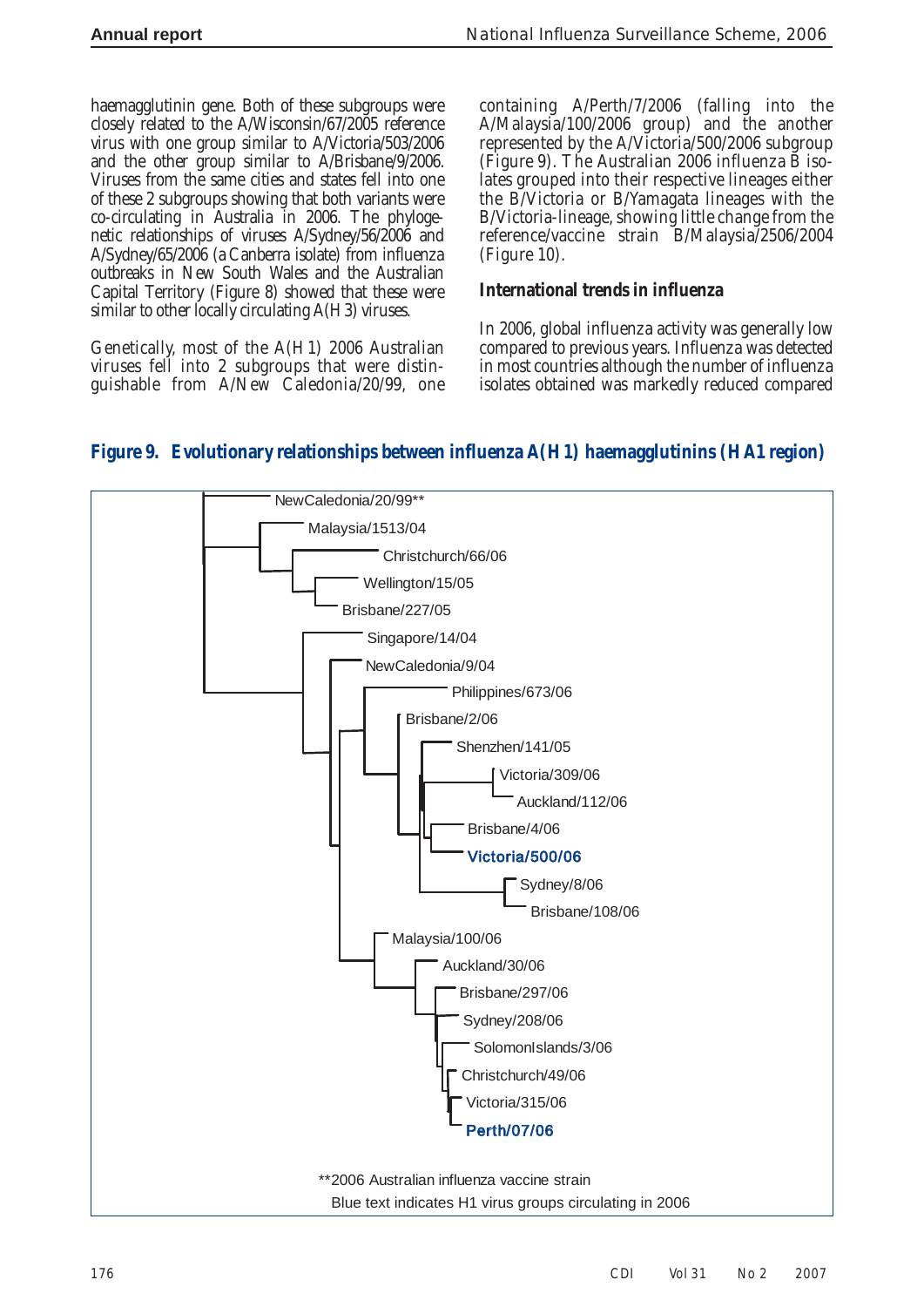

# **Figure 10. Evolutionary relationships between influenza B haemagglutinins (HA1 region)**

to recent years. Influenza A(H1N1), A(H3N2) and influenza B co-circulated in many countries. In the Northern Hemisphere, outbreaks of A(H1N1) occurred in Hong Kong (SAR), Egypt, Japan, Thailand, Spain and the United States of America (USA). Outbreaks of A(H3N2) occurred in Egypt, Madagascar, Canada, USA, Japan, Kazakhstan, the Russian Federation, Slovenia and several European countries. Influenza B outbreaks occurred in Egypt, USA, China, Hong Kong (SAR), Republic of Korea, Uzbekistan and in a number of European countries early in 2006. In the Southern Hemisphere, influenza activity began in April and was generally mild to low. In South America influenza A(H1N1) viruses predominated with an outbreak reported in Brazil. Other outbreaks due to influenza A(H3N2) were reported in New Zealand and South Africa while elsewhere in Africa and Oceania influenza activity was low.

There were widespread outbreaks of A(H5N1) highly pathogenic avian influenza (HPAI) in chickens, ducks and other birds in many parts of the world in 2006, with the exception of the Americas and Oceania. According to the official WHO figures for 2006, 115 human infections with H5N1 occurred in 9 countries resulting in 79 deaths, which was more deaths than recorded in 2004 and 2005 combined (for details see the WHO avian influenza web site http:// www.who.int/csr/disease/avian\_influenza/en/). No H5N1 infections were detected in humans or in birds in Australia in 2006.

While the temporal pattern of the annual influenza season in New Zealand is broadly similar to Australia, outbreaks often begin earlier in the year. In 2006, the New Zealand consultation rates for ILI started to increase in late May and peaked at week 27 (first week of July) with a second smaller peak at week 33 (mid-August). Influenza hospitalisations peaked at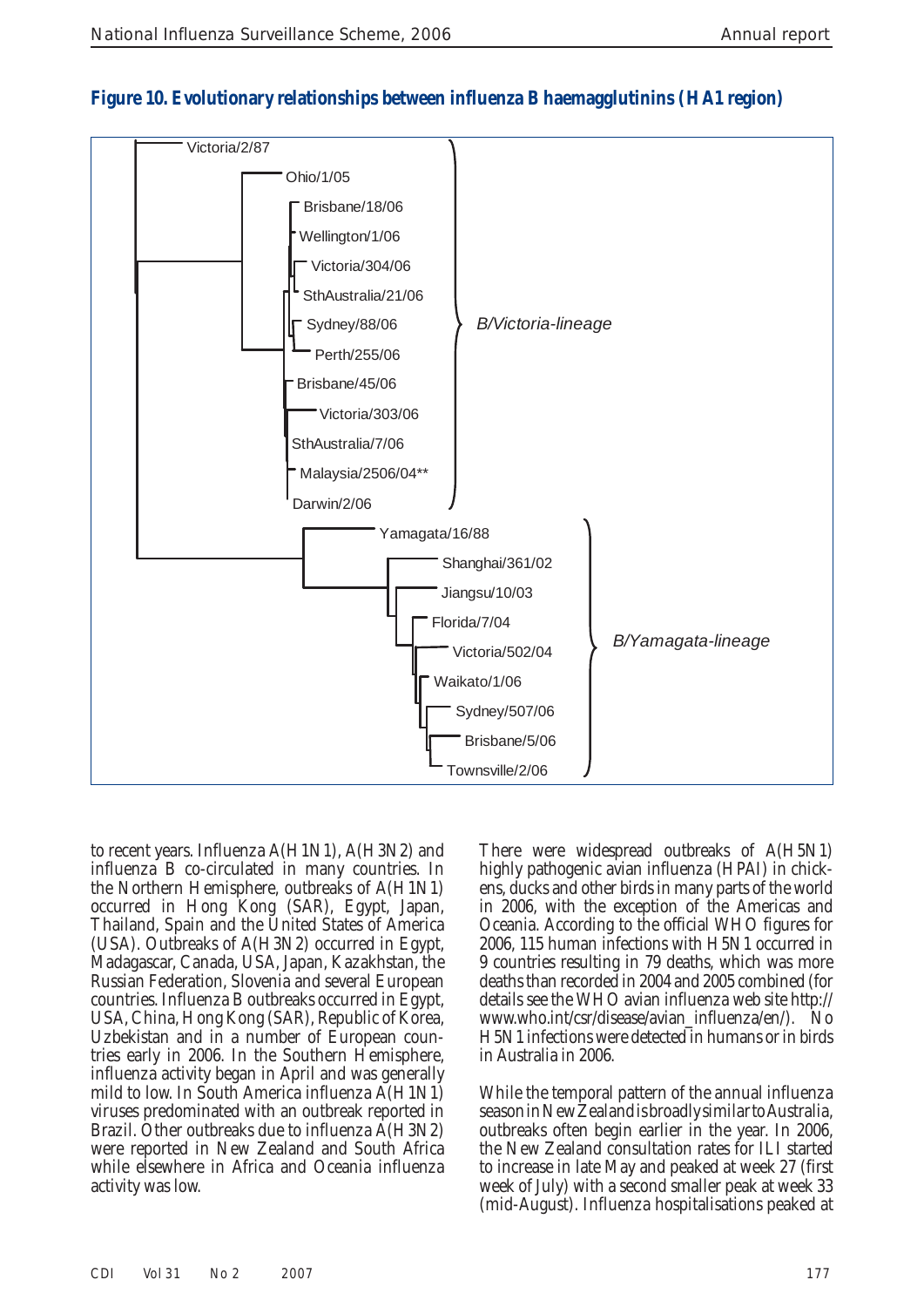week 28. Of the 438 New Zealand isolates typed at the WHO Influenza Centre, the vast majority were A(H3) (82.2%) with 73 A(H1) viruses  $(16.7\%)$  and very few influenza B viruses (only 5 isolates; 1.1%). The low level of influenza B viruses is in contrast to the previous season when influenza B viruses of the B/Victoria-lineage predominated and led to several relatively severe outbreaks. Overall influenza activity in New Zealand in 2006 was low and below levels seen in 2003–2005. The full report on the 2006 influenza season in New Zealand, produced by the Institute of Environmental Science and Research Limited, is available from: http://www.surv.esr. cri.nz/PDF\_surveillance/Virology/FluAnnRpt/ InfluenzaAnn2006.pdf.

# **Discussion**

The 2006 Australian influenza season was mild in comparison to previous years and was predominantly due to influenza A infections.

Notifications to the NNDSS, influenza and common cold reports from LabVISE, and ILI reports to ASPREN all started increasing mid-way through the year (weeks 23 & 24) however LabVISE reports peaked earlier than notifications to NNDSS (weeks 28 & 29 for LabVISE; week 34 for NNDSS). The major peak for ASPREN reports came 1 week later than for NNDSS. Differences in reporting patterns from various sources may be due to factors such as timeliness of laboratory testing and reporting, or occurrence of other respiratory illnesses symptomatic of ILI. Absenteeism rates—which relate to absence for illness of any cause and so are non-specific—showed no apparent trend that could be attributed to increased influenza activity.

The influenza types reported via NNDSS for 2006 were 70.8% influenza A, 25.6% influenza B, 1.3% influenza A and B and 2.2% unknown type. The finding of 1.3% of notifications having both types of influenza was similar to previous years and is higher than would be expected as documented reports of dual infections are rare.<sup>16</sup> This may warrant further investigation in the future to confirm true dual influenza infections.

People aged 65 years or over are eligible for free annual influenza vaccination in Australia. Notification rates in 2006 for people in this age group were similar to those for people of all ages. While people aged 65 years or over are a target for immunisation, the highest age-specific rates of laboratory-confirmed influenza were seen in children aged under 5 years. Influenza vaccine can be given to children from 6 months of age, however those under 5 years are at increased risk of minor adverse events.<sup>2</sup>

While the 2006 influenza season was relatively mild, an outbreak of influenza A(H3N2) occurred in an aged care facility in the Australian Capital Territory in October. The outbreak control strategy included vaccination clinics, enhanced infection control and isolation of cases. Prophylactic treatment through administration of Oseltamivir was recommended to residents through their medical practitioners and provided to asymptomatic staff. The public health response also included laboratory investigation of suspect cases, social distancing and other measures to assist containment.

The majority of the Australian isolates (62.1%) analysed at the WHO Influenza Centre were A(H3N2) strains (similar to 2005) and a significant number of these strains showed a degree of heterogeneity based on their antigenic and genetic characteristics. Many strains were antigenically similar to the vaccine strain A/New York/55/2004 and to the newer reference strain A/Wisconsin/67/2005, while others appeared to have drifted somewhat from both of these viruses. Genetic analysis showed there were only minor changes in the HA1 region in the 2006 A(H3) viruses from the A/New York/55/2004 strain with most 2006 strains more like the A/Wisconsin/67/2005 reference virus. Very few influenza A(H1) strains were isolated in Australia in 2006 (24) but some of these also showed some drift away from the vaccine strain A/New Caledonia/20/99. Influenza B strains were almost exclusively of the B/Victoria/2/87-lineage, unlike recent years when both B/Victoria and B/Yamagata/16/88-like viruses have co-circulated in roughly even proportions.<sup>17</sup> The 2006 B/Victoria-like viruses were closely related both antigenically and genetically to the vaccine strain B/Malaysia/2506/2004. Influenza patterns in New Zealand were similar to Australia with low activity and mainly A(H3) strains of the A/Wisconsin/67/2005 type however there were very few influenza B viruses isolated in 2006 compared with Australia.

The WHO annual consultation on the composition of influenza vaccines for the Southern Hemisphere, 2007 took place in Geneva from 18–20 September 2006. The recommended composition of influenza virus vaccines for use in the 2007 Southern Hemisphere influenza season was:

an A/New Caledonia/20/99(H1N1)-like virus; an A/Wisconsin/67/2005(H3N2)-like virus; a B/Malaysia/2506/2004-like virus.

This recommendation has one change to the previous Southern Hemisphere vaccine for the 2006 influenza season, with the addition of a new A(H3) virus A/Wisconsin/67/2005 (replacing the vaccine